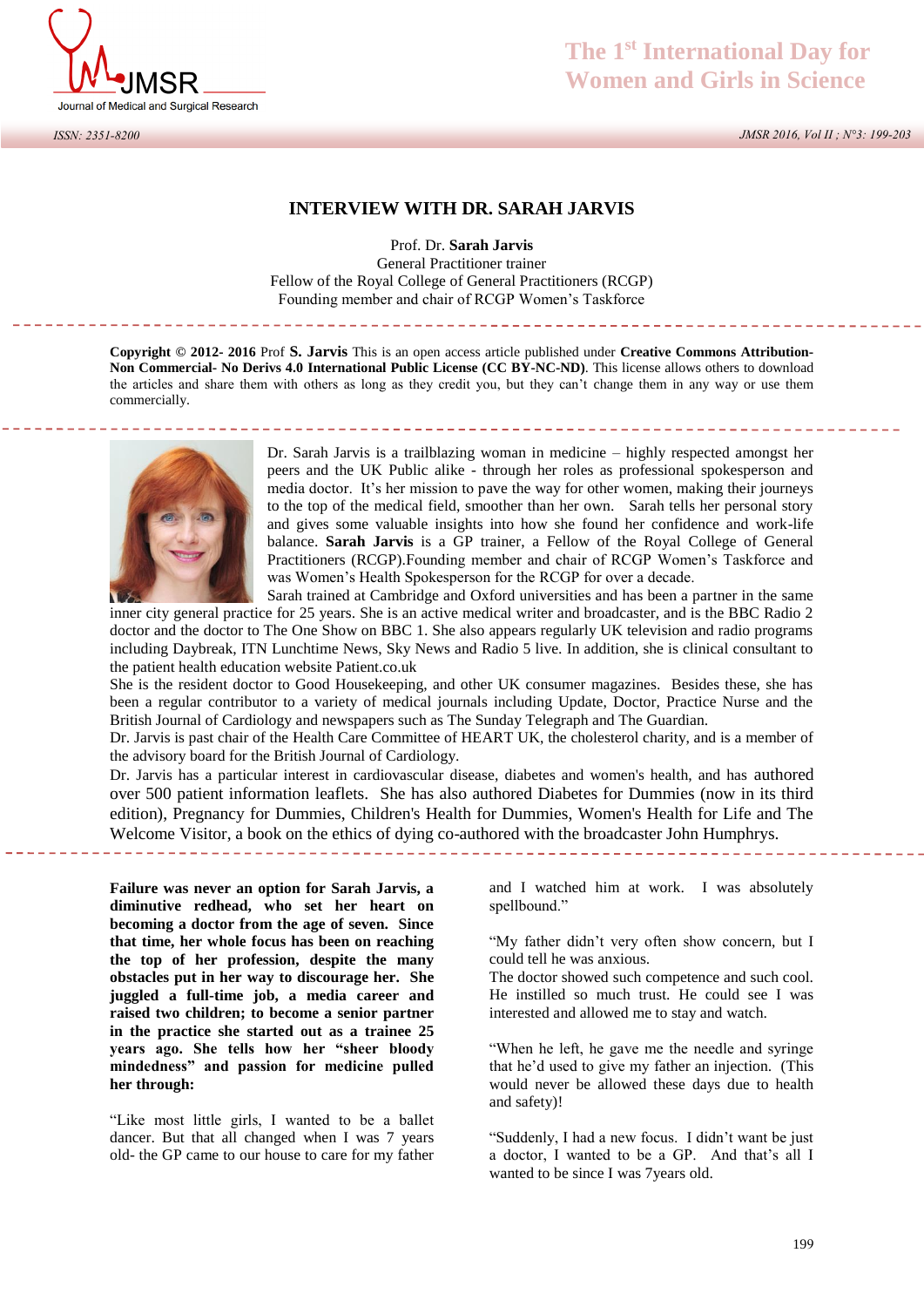

"At the time, I didn't really understand the implications. I didn't necessarily even understand what was involved, but I knew that if I was going to be a doctor, I had to do science. And I was very fortunate because I'd already started doing some science at school, and loved it.

"When I was at school, I was always a little bit different. There was a sense that if you were a girl doing science, or anyone who is taking academia really seriously, that you were a swot, and therefore couldn't be particularly fun, or interesting.

"Suddenly, I got to Cambridge and everybody was just like me. Everybody loved studying. We all just absorbed new information like sponges, and we all reveled in it. And it was, that was a huge eye opener for me, this idea that everybody could love science as much as I did.

"When I graduated, I was able to get a place with a GP training scheme. The very first interview I had I was offered the post.

"I had some truly, truly, terrifying experiences when I was a junior doctor at Epsom Hospital. In those days, when you startedon call, there was no induction; you just jumped straight in.

"I actually started on call, on Easter weekend. I was the most senior doctor in the hospital, and I'd done a total of six months, in general medicine. There was nobody else around. I was basically left to it. And it was an extraordinary experience. I learnt an enormous amount but I wouldn't wish that upon anyone."

I'm very glad that's not the way it works now, "

**As we talk, Sarah who jams more things into every hour of the day than anyone else I know, is preparing the next day's meal –lunch for a junior female practice doctor she mentors. She has taken advantage of a rare night off when her family members are all out of the house, to be interviewed so it doesn't cut into her quality time with her family. She is cooking lasagna whilst we speak. However despite her best attempts, the four cans of tomatoes she has been enthusiastically trying to pry open with various implements, remain steadfastly unopened.** 

"The tragedy is, that 20 years of medicine have not taught me to open a can… without a decent can opener…my son took my good one to Uni with

him, so I may have problems finishing the recipe I'm making."

#### **I ask if she had any female mentors or role models when she was training.**

"No, very few of the tutors were women and when I went into general practice, there were no senior women, they had all been driven out by a very chauvinistic senior partner. If there had been a senior woman in my practice to mentor me it would have made all the difference."

I was the first female partner in the practice's 30 year history, ever to stay for the 3 years it took, to reach parity in terms of payment.

"The senior partner didn't want women who had children, in the practice. Because he believed, that they couldn't pull their weight. So, he made it as difficult as he possibly could. The closest I ever came to throwing in the towel was when I was 20 weeks into my second pregnancy and already working 55 hours a week, on call every sixth night and working every sixth weekend. I discovered I had been singled out to work even more hours for the next four months to make up for my maternity leave. I worked a full 55-hour week and then every other weekend on top of that till I was 38 weeks pregnant.

"So he'd got me doing a year's worth of on call and a year's worth of nights, in four months, when I was heavily pregnant.

"It was absolutely appalling; it was, quite clearly done with one aim to make sure that I didn't come back after I had my baby. It was bad enough he hadn't managed to chase me out after the first, the idea that I should come back after a second, I think he just couldn't cope with. It was sheer bloody mindedness that kept me going.

With the same determination, Sarah is now focusing on opening the un-obliging tomato cans. She has now switched can opens and is defiantly jabbing at the can.

"I have worked full time, throughout my career, apart from statutory maternity leave for each baby, (13 weeks each child). I have worked, on average, 50 hours a week for the NHS for the last 30 years."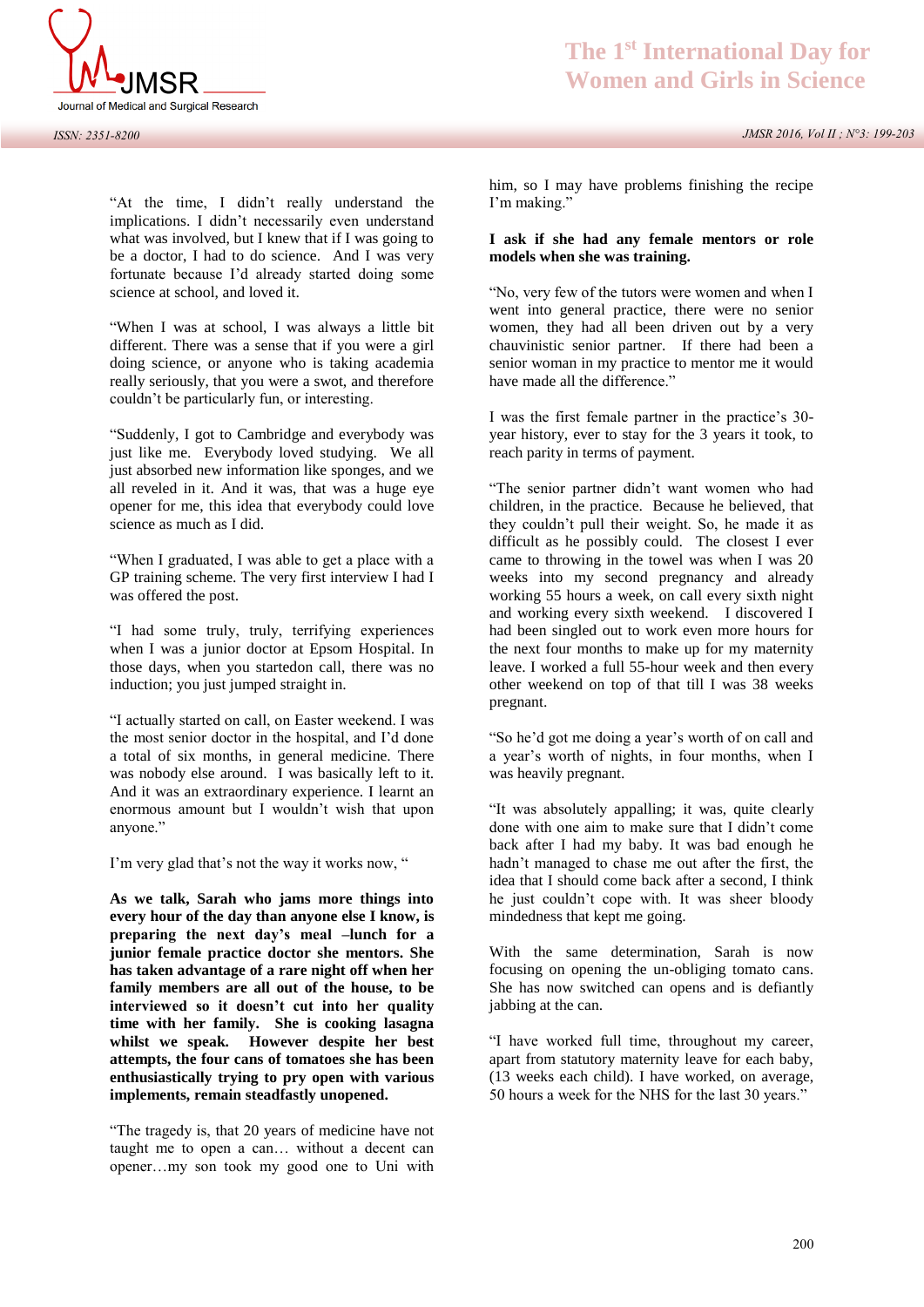

### **So being a mother hasn't stopped you?**

"No. No. Absolutely, categorically not…I think in many respects it did make me a better doctor. "

Today, around half of Sarah's practice senior partners are women.

"I've been a GP trainer for 20 years, and I hope that I've been a role model to some of them. Over the years, about seven of my female trainees have ended up working at the practice with me. So I certainly think I must have been doing something right.

"I would very much say to a woman going into medicine today, you can do absolutely everything that a man can do. Some women do take time out to have babies that does not make you a second class citizen and it absolutely does not mean, by any means, that you can't do everything that you want to do. You should, just maybe not do it all at once. It depends on the person."

"Women have every bit as much determination. In today's society, you should be able to find a way round, one would hope, that you might even find a partner who's prepared to share the burden of child care."

#### **"I'm wondering, do you think that can opener was designed by a woman or a man?" I ask:**

"By somebody with no engineering skill what so ever." She replies.

"This is actually getting worse. I have totally mangled it and I haven't even opened it. This is a nightmare…

"So yes, I think that women are eminently well suited for careers in science, but, they have to overcome their own belief that they are not. I think that's the single thing that holds women back more than anything else."

"I think that many women are their own worst enemies sometimes, they don't believe that they can succeed. They don't believe that they have naturally scientific brains, which, of course, is nonsense. Many, women have the finest of scientific minds.

"I think there are still women who believe that women shouldn't do science because it's not a 'female" subject to study, that they should be doing

art or languages or philosophy. Nothing could be further from the truth."

"I think there's been huge movement in recent years in terms of improving flexibility, in terms of improving gender equality in medicine. Men and women are paid the same for the same level of experience."

### **So how does the media compare with medicine. Has Sarah experienced gender inequality in her media doctor role?**

"My perception is that overall; I think the media is, very discriminatory towards women. I think that there is so much more focus on appearance, I think there is a perception that men get mature whilst women get old. And while it is perfectly acceptable for a man to have no hair, I think it is, even today, difficult to be a woman with wrinkles."

"Apart from the superficial elements, I've never seen being a female, particularly as a problem. In terms of my communication skills and prestige, I don't think that there is a problem for women, and I have to say, I think it is very gratifying to see that women in the media in terms of science are granted the same respect as their male colleagues. I think that's very, very important.

"When I was first involved in the Royal College of GPs, twenty-five years ago, I had this very strong sense that women really struggled. Thankfully, it's very different today.

"The College carried out a survey, of 700 men and 700 women, looking at barriers to fulfillment of work potential and to a successful work/life balance.

And we discovered that the conflict between home and work was the single biggest barrier to professional career fulfillment, for the women that we asked, and not a single man that we surveyed even mentioned it.

"And as a result, we managed to persuade the College to set up the Women's Task Force. And I became the Chair of this Task Force, whose job was, to ensure equality, for women within general practice. We were very much ahead of our time, we were looking at how we could ensure that women got to combine general practice with the demands of parenthood and running the family, in an era when actually, men really didn't do that much.

"The responses to our survey, very much suggested that women were absolutely bearing the brunt of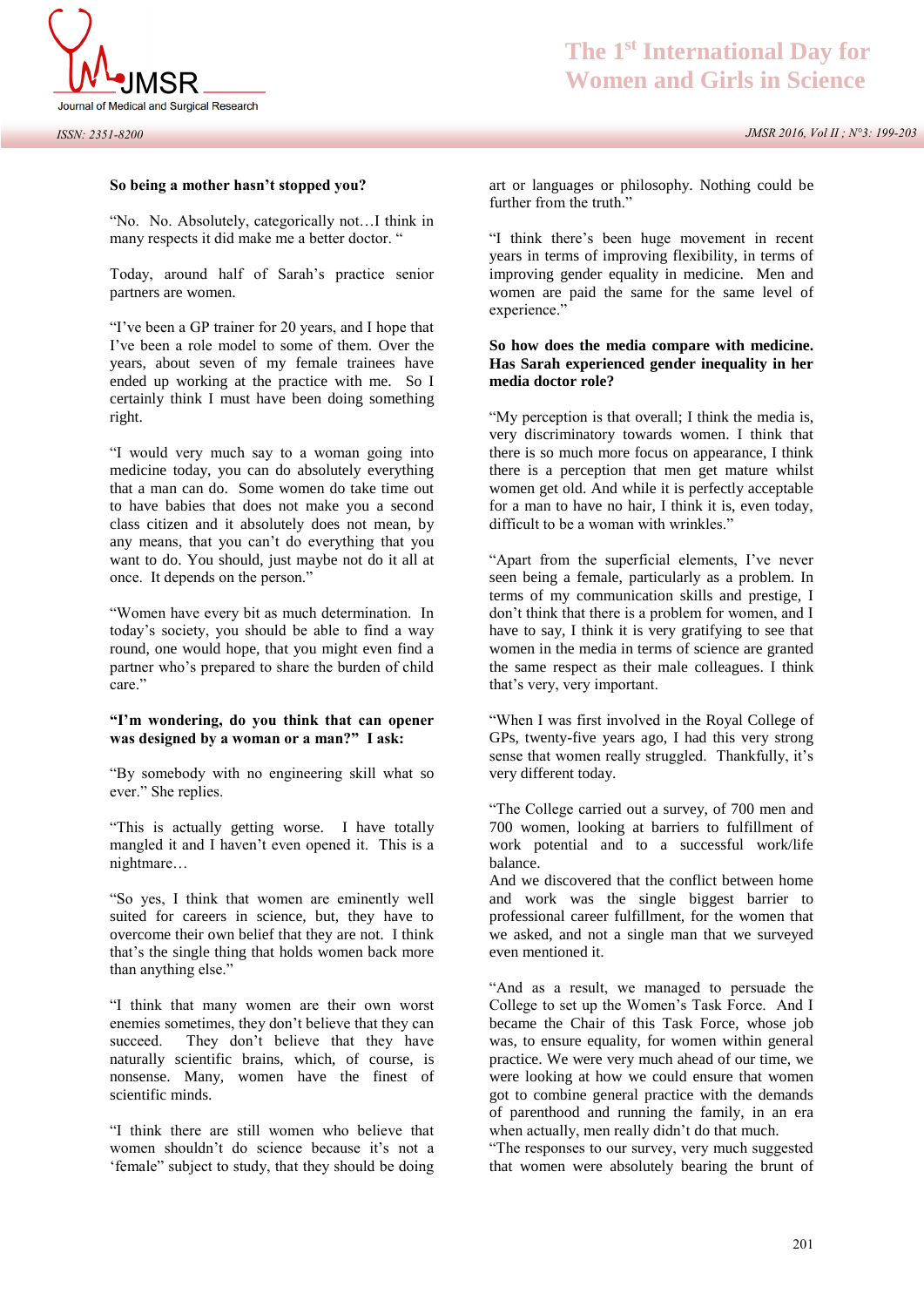

**The 1st International Day for Women and Girls in Science**

child rearing, and that it was proving a real challenge to fulfill their career potential.

"Interestingly, a few years later, the Women's Task Force was disbanded on the basis that many of those problems, had gone away. I think they were premature… I don't think the issue has gone away, by any means, I think that women do still struggle to maintain a career and to get real career fulfillment.

"I don't think it's any more of a problem in science, than it is in any other area.

That's nothing to do with women in science, that's to do with women in society.

"Women worry more than men." Sarah says.

"It's been my experience, as a GP trainer for over 20 years that women are riddled with self-doubt despite being every bit as capable as their male peers. We worry more than men due to our biological make up.

"Women have less confidence in their own ability and more of a tendency to self-doubt than the male trainees.

"Don't beat yourself up about it. Ironically, a trainee who is under-confident is much more likely to be safe, than one who doesn't know their own limitations.

"However, you do need to recognize that as time goes on, it is going to be very much more difficult for you to cope with the demands of your profession. Worrying all the time on top of being mentally stimulated all the time, is exhausting.

#### **So what do you do? How do you get rid of worry?**

"Time and experience help a great deal. Talk to others. Talk to your peers and people above you who you admire. But you have to learn to trust yourself.

"If you're uncertain about what you should be doing, then come up with a plan, think about what you think the answer is, before you take it to somebody else.

Because if they then, confirm that they think your plan is entirely appropriate, or if you ask their advice and the recommendation they make is

exactly what you've thought already, you need to learn to hang on to that.

"You need to bank that knowledge that your management plan, or your decision, was absolutely in line with that of the person that you admire.

"But, of course, you need to have people you admire, you need to have mentors to be able to go to. If due to your location, you have none readily around you, there are always ways of finding a mentor online. Even a medical professional from another country could make a good mentor. "

### **What about women who, in the professions, aren't paid on parity? What advice does Sarah have for them when it comes to valuing their monetary value?**

"Women together are a much stronger force than women alone. Women on the whole, have a very strong sense of solidarity. They tend to be more supportive because they tend to communicate better with each other.

Make use of your sisters. We don't have to, you know, get all touchy-feely about it, but there's safety in numbers.

"I think, if you were feeling something it is highly likely that your contemporaries are feeling the same. So talk to them about it. Come up with a plan together.

"Don't allow yourself to be derailed by a man who claims that you are forceful, shrill, or butch, or anything else.

"Recognize that people will attempt to de-rail you and that there are many cheap tricks they will use such as asking if it's the wrong time of the month, which is possibly one of the most deeply irritating, and offensive comments anyone can make, largely because, of course, there's no response to it.

"Remember that other people will fight dirty, if they feel that they are being threatened or attacked. Use the support that your female colleagues can provide. Work together.

"There will be women out there who feel your pain, who are going through exactly the same inner turmoil that you are. Don't do it alone." She says.